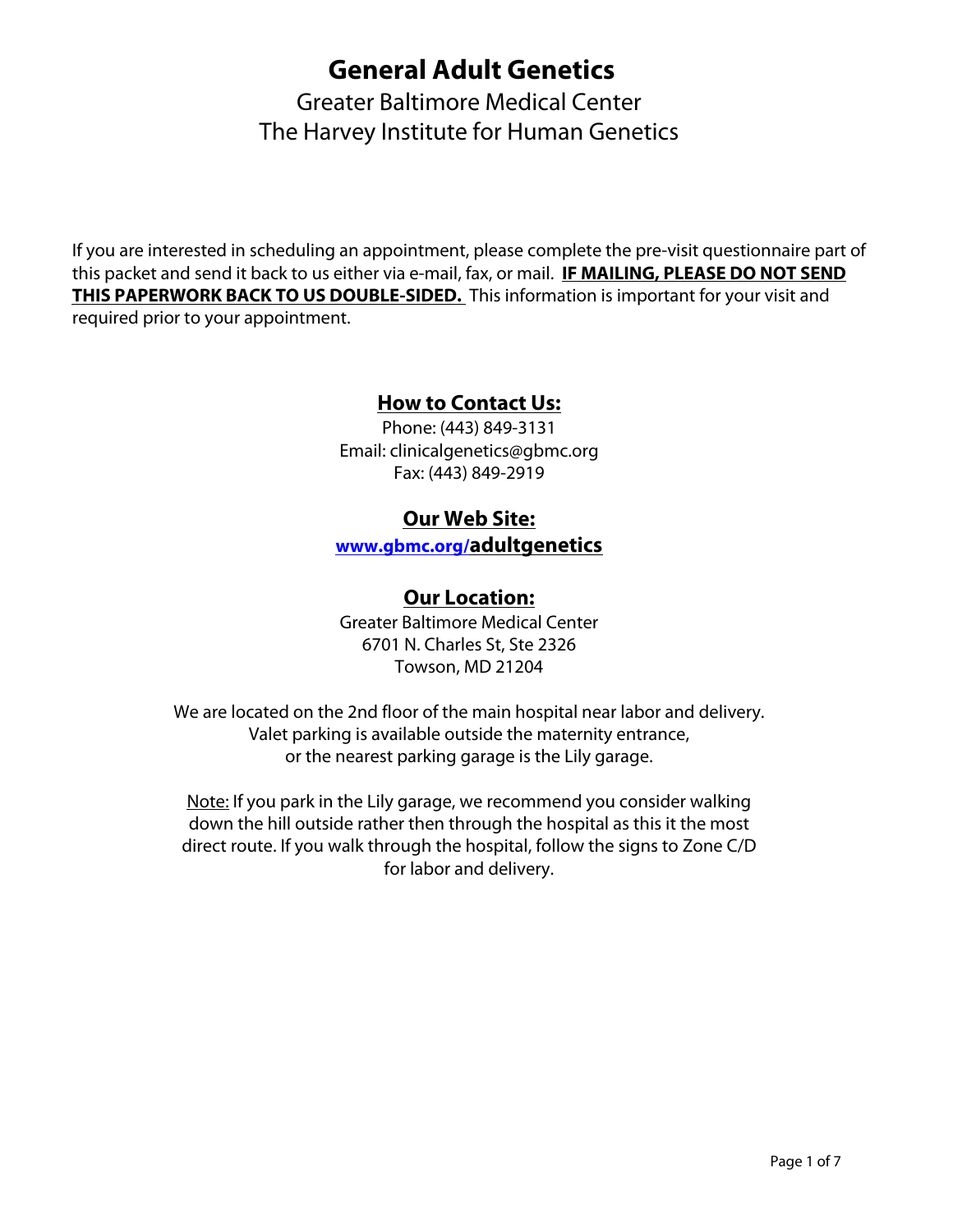# **Pre-Visit Questionnaire General Adult Genetics**

#### **Instructions:**

**1.** If you received this questionnaire via e-mail or online, you can type your answers directly into the form via Adobe Reader and save it. This will enable you to e-mail it back to us directly. **Please also save a copy for your records.**

**For Mac Users:** If you type your answers directly into the form, you will need to make sure you use Adobe Reader and NOT the default PDF reader Mac computers use. If you use the default Mac PDF file reader, your form will be blank when opened on our PCs.

**2.** Please complete the following questionnaire to the best of your ability. It may be helpful to speak with other family members in order to obtain more accurate information. The more accurate your information, the better our assessment will be. If you are unsure of certain information or do not have certain information, please make your best guess or write "unknown."

**3.** Once complete, please send a copy of the completed questionnaire back to us either via e-mail, fax, or mail. **IF MAILING, PLEASE DO NOT SEND THIS PAPERWORK BACK TO US DOUBLE-SIDED.** Please see page 1 for contact information.

#### **If You or a Family Member Had Genetic Testing Already:**

If you or another family member had genetic testing already, please include a copy of the genetic test results for review. We will need this information if you want to be tested for a certain genetic risk factor found in another family member.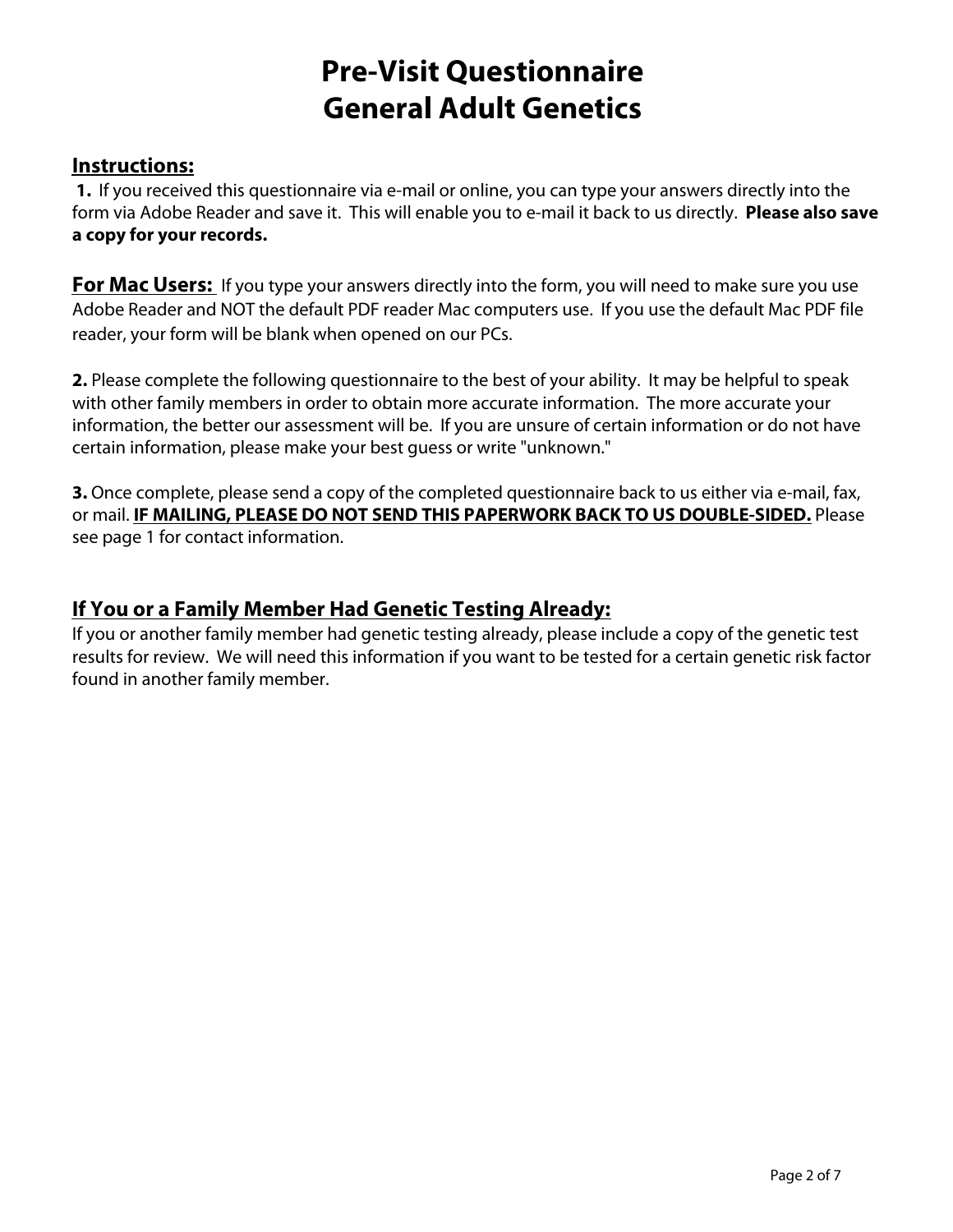# **Part A: Basic Information**

| Last Name:                                                                                                                                                                                                                                                                                                                                                | <b>First Name:</b>                    |                      | Middle Initial: |
|-----------------------------------------------------------------------------------------------------------------------------------------------------------------------------------------------------------------------------------------------------------------------------------------------------------------------------------------------------------|---------------------------------------|----------------------|-----------------|
| <b>Maiden Name:</b>                                                                                                                                                                                                                                                                                                                                       | Suffix:                               | Preferred Name:      |                 |
| Date of Birth:                                                                                                                                                                                                                                                                                                                                            | <b>Current Age:</b>                   | Gender:              |                 |
| Ethnicity:                                                                                                                                                                                                                                                                                                                                                |                                       |                      |                 |
| <b>Street Address:</b>                                                                                                                                                                                                                                                                                                                                    |                                       |                      |                 |
| City:                                                                                                                                                                                                                                                                                                                                                     | State:                                | Zip Code:            |                 |
| Home Phone:                                                                                                                                                                                                                                                                                                                                               | <b>Work Phone:</b>                    | Cell Phone:          |                 |
| E-Mail:                                                                                                                                                                                                                                                                                                                                                   |                                       |                      |                 |
| <b>Employment Information:</b><br>$\Box$ Not Employed $\Box$ Employed<br>Full-time<br>Employer:<br>Employer's Address:                                                                                                                                                                                                                                    | Part-time<br>Occupation:              |                      |                 |
| <b>Marital Status:</b><br>$\Box$ Single<br>Divorced<br>Married<br>Other:                                                                                                                                                                                                                                                                                  | Separated<br>Widowed                  |                      |                 |
| <b>How May We Contact You?</b><br>Check all that apply:<br>Phone<br>E-Mail<br>What Phone Numbers May We Use?:<br>Home<br>If you are not present to receive a telephone call, may we leave a voice-mail message? $\Box$ Yes $\Box$ No<br>May we leave a detailed message with someone else?<br>If yes, whom?<br><u> 1980 - Johann Barn, mars ann an t-</u> | Mail<br>Work<br>Cell<br>Yes $\Box$ No | Relationship to You? |                 |

Other comments: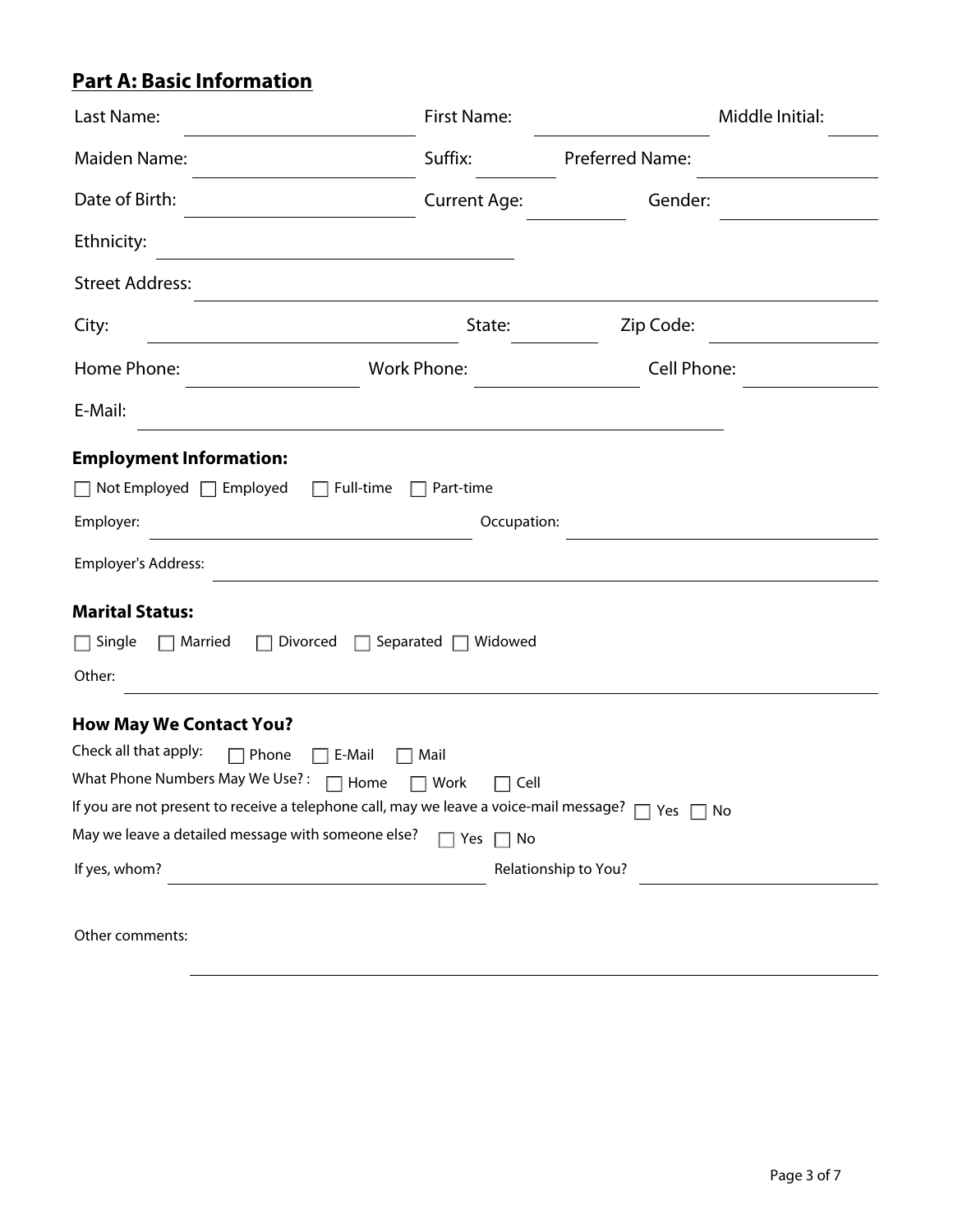## **Insurance Information**

| <b>Primary Insurance:</b>                        |       |                          |  |
|--------------------------------------------------|-------|--------------------------|--|
| <b>Insurance Name:</b>                           |       |                          |  |
| Policy Number:                                   |       | Group ID:                |  |
| Claim's Address:                                 |       |                          |  |
| City                                             | State | Zip Code                 |  |
| Inusrance Phone Number:                          |       |                          |  |
| Subscriber's Name:                               |       | Relationship to Patient: |  |
| Subscriber's Date of Birth:                      |       | Subscriber's SSN:        |  |
| Subscriber's Employer:                           |       |                          |  |
| Employer's Address:                              |       |                          |  |
| <b>Secondary Insurance:</b>                      |       |                          |  |
| Insurance Name:                                  |       |                          |  |
| Policy Number:                                   |       | Group ID:                |  |
| Claim's Address:                                 |       |                          |  |
| City                                             | State | Zip Code                 |  |
| Inusrance Phone Number:                          |       |                          |  |
| Subscriber's Name:                               |       | Relationship to Patient: |  |
| Subscriber's Date of Birth:<br>Subscriber's SSN: |       |                          |  |
| Subscriber's Employer:                           |       |                          |  |
| Employer's Address:                              |       |                          |  |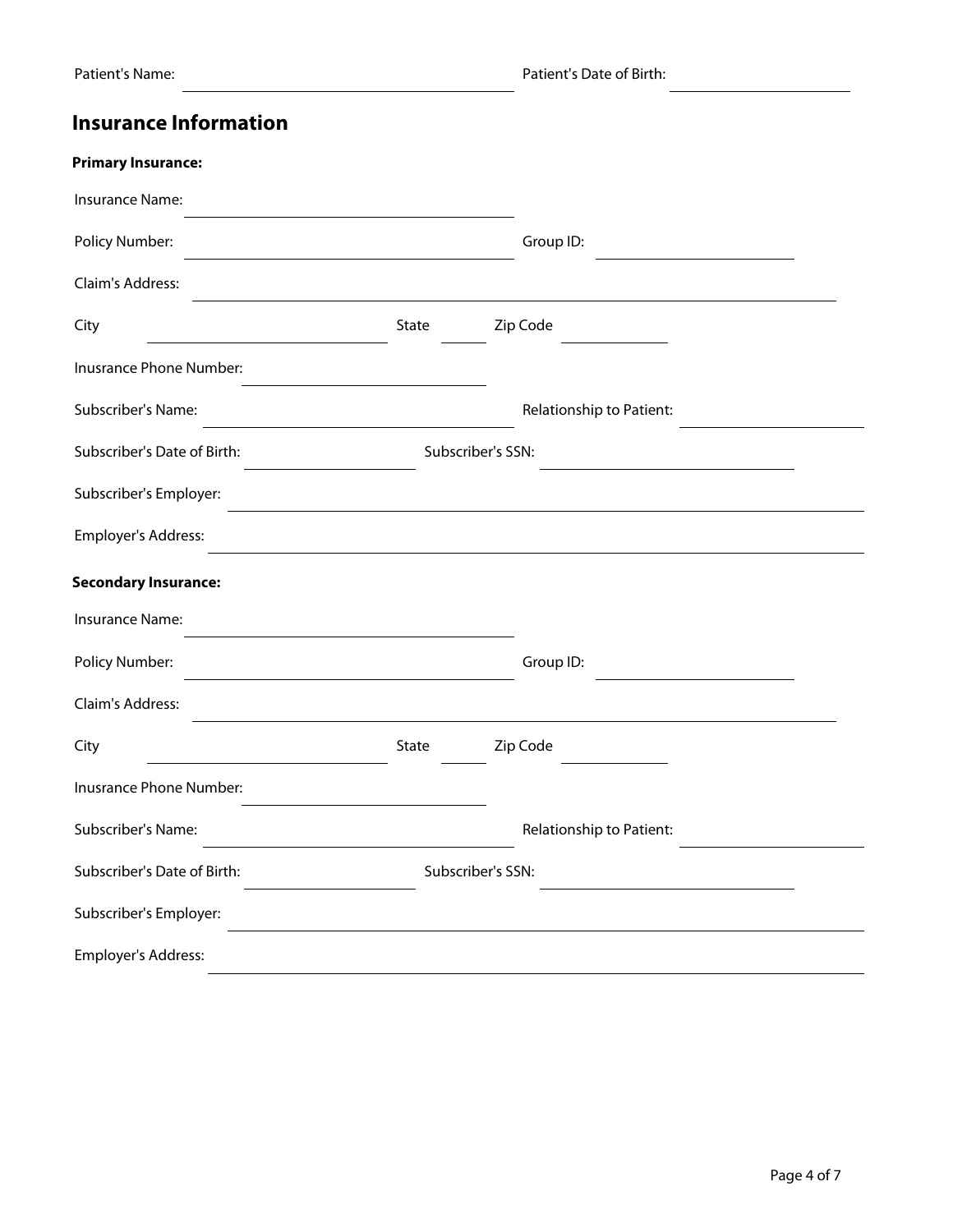**Were you referred by a specific physician? If yes, please provide his or her name and speciality below:**

**If you were not referred by a specific physician, how did you hear about us?**

#### **What is the reason for the appointment? Do you have any specific concerns or questions?**

| Have YOU ever had genetic testing? | No<br>Yes |  |
|------------------------------------|-----------|--|

If yes, what was the test? and what were the results?

Important: **Please include a copy of your genetic test results with your completed questionnaire.**

#### **Part B: Medical History**

 $\Gamma$ 

| <b>Medical</b><br>Diagnoses,<br><b>Conditions or</b><br><b>Illnesses:</b> |  |
|---------------------------------------------------------------------------|--|
| <b>Surgical History:</b>                                                  |  |
| <b>Known Allergies</b><br>and Reactions:                                  |  |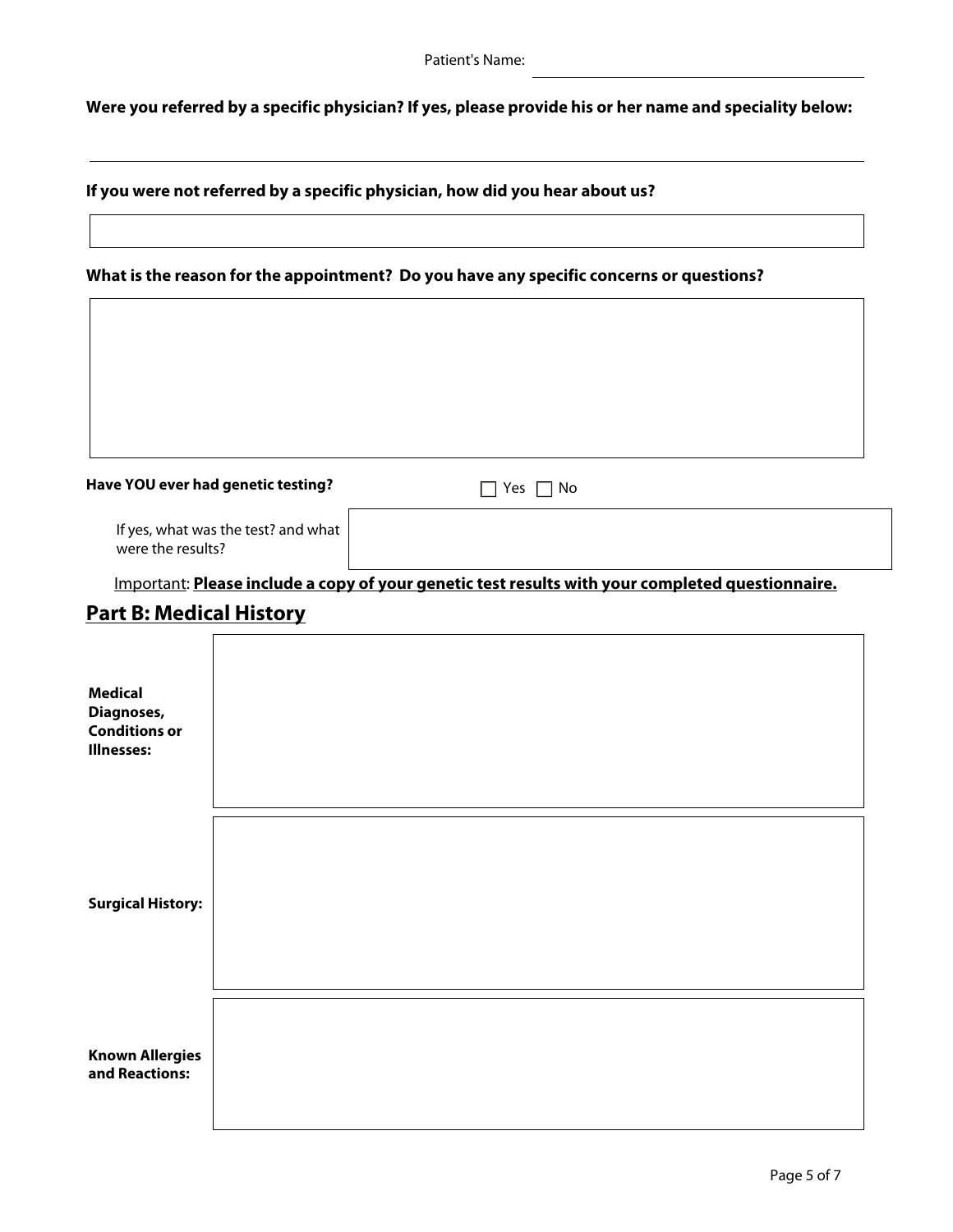#### **What is your highest level of education?**

|            | $\Box$ Yes $\Box$ No <b>luse or have have used tobacco</b>                      |
|------------|---------------------------------------------------------------------------------|
|            | If yes, what type (cigarettes, pipe, etc),<br>at what ages, and how much a day? |
| Yes $\Box$ | I drink alcohol<br>No.                                                          |
|            | If yes, how much and how often?                                                 |

## **Part C: Family History**

 $\Gamma$ 

**Does anyone in your family have the following condtions? If you, please report relationship (example: father, maternal uncle)**

| Cancer                                            |                                                                                                                                                                                                                               |
|---------------------------------------------------|-------------------------------------------------------------------------------------------------------------------------------------------------------------------------------------------------------------------------------|
| Cystic fibrosis                                   |                                                                                                                                                                                                                               |
| Cleft lip or palate                               |                                                                                                                                                                                                                               |
| Spina bifida                                      | the control of the control of the control of the control of the control of the control of the control of the control of the control of the control of the control of the control of the control of the control of the control |
| Bone problems                                     | the control of the control of the control of the control of the control of the control of the control of the control of the control of the control of the control of the control of the control of the control of the control |
| Bleeding problems (like hemophilia)               | the control of the control of the control of the control of the control of the control of the control of the control of the control of the control of the control of the control of the control of the control of the control |
| Muscular dystrophy or muscle weakness             | and the control of the control of the control of the control of the control of the control of the control of the                                                                                                              |
| Neurofibromatosis                                 | and the control of the control of the control of the control of the control of the control of the control of the                                                                                                              |
| Intellectual or learning disability               | and the control of the control of the control of the control of the control of the control of the control of the                                                                                                              |
| Hearing loss of deafness                          | and the control of the control of the control of the control of the control of the control of the control of the                                                                                                              |
| Vision loss or blindness                          |                                                                                                                                                                                                                               |
| <b>Seizures</b>                                   | <u> 1980 - Johann Stein, marwolaethau (b. 1980)</u>                                                                                                                                                                           |
| Heart problems from birth                         | and the control of the control of the control of the control of the control of the control of the control of the                                                                                                              |
| <b>Diabetes</b>                                   | and the control of the control of the control of the control of the control of the control of the control of the                                                                                                              |
| Anemia ("low blood")                              |                                                                                                                                                                                                                               |
| Lung problems                                     |                                                                                                                                                                                                                               |
| Other birth defect (Please explain)               |                                                                                                                                                                                                                               |
| Other inherited/genetic problem) (Please explain) |                                                                                                                                                                                                                               |
|                                                   |                                                                                                                                                                                                                               |

#### **Yes Relationship/explain**